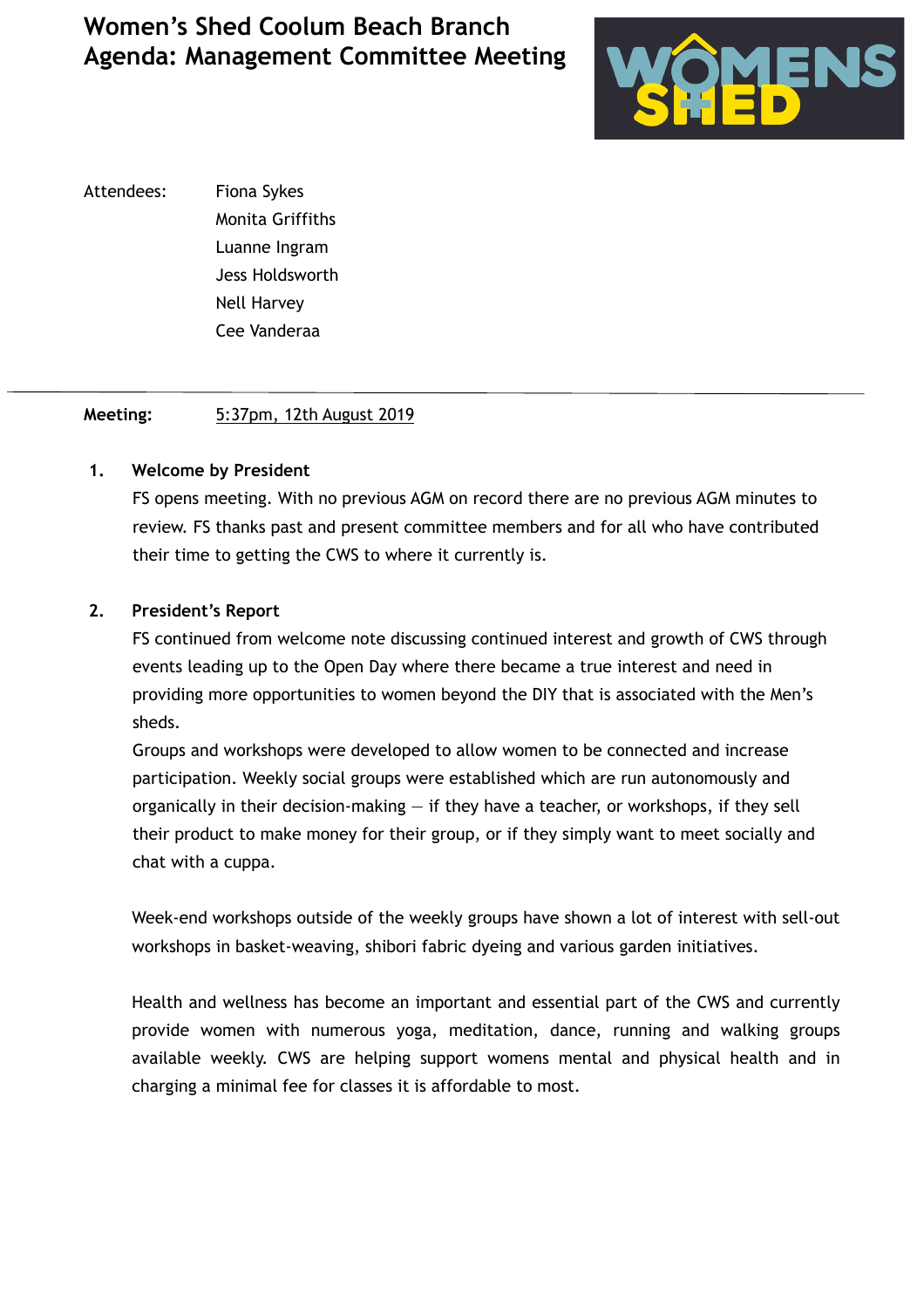

CWS is now Centrelink accredited as a volunteer organisation so able to support women on the Sunshine Coast who need to do the 15 hours of required volunteer work, by giving them jobs.

The vision moving forward is to continue to grow the weekly use of the shed and to have women able to come and go freely to use the space for their creative and social needs.

CWS are also very grateful for the support of the community, local businesses, council, federal and state government for their monetary support.

FS thanks on behalf of the weekly groups the teachers who have given their time for free : Andrew and Lauren Poor – DIY Steve Kelly – DIY Kristine Kelly – Macrame Sasha – DIY Lani Catherine – Running Jo Coombe – Running

CWS are so grateful for their community spirit and generosity, you are definitely the pillars of our community, we thank you.

*On a personal note from FS: I do not for one second regret the decision to explore the idea of a women's shed and to follow through with the beginning steps of making it a reality. It has been a huge learning curve, I now know what a not-for-profit is, what a grant is and how to write one and what the word acquittal means. I also know how to write a tender, who our politicians and councillors are, and the list goes on… All of this has been amazing, not to mention meeting the most generous beautiful women in my community! I now need to pass the baton on to the next president to take the Women's Shed to the next level, I am excited to work along side her and help where I can. Thanks to all who have helped me on this journey.*

## **3. Treasurer's report and presentation of audited financial statement**

Audited accounts received today which includes the Financial Report of the Women's Shed for 2019. The accounts were audited under the act and whilst only being active from the start of the year this is not enough to view the year in advance.

Main points to note for the period: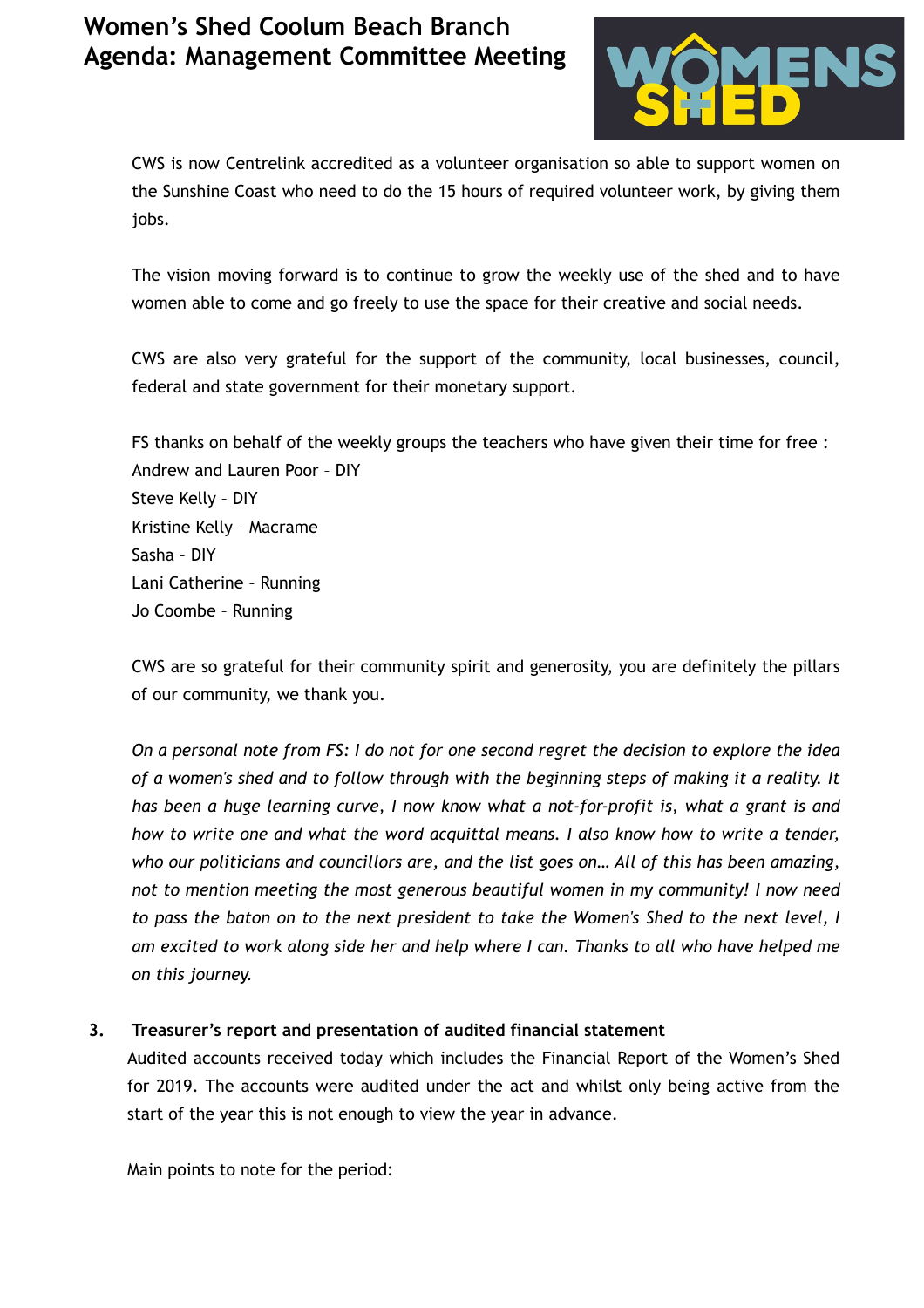

| Total income   | \$20,898.18 |
|----------------|-------------|
| Total expenses | \$13,366.88 |
| Net profit     | \$7,531.30  |

With the expenditure the monthly rental statement being shown on the report only includes 2 months rent at \$3,336.60.

Events have been successful and brought much needed finance however groups are running at a loss to supplement the weekly rent.

Various donations have provided substantial income for the CWS alongside a minor grant from the Council that went through Friends of Yaroomba.

Audited accountant nominated by FS and seconded by CV for next year as Surfside accountants.

Treasurer's Report Available as separate download.

## **4. Election of Office Bearers**

Nominations opened to the floor. Questions were asked from the floor about a quorum being present for votes to be legitimate. With over 200 members and only a handful attending the AGM, the meeting was seen to not have the availability to change committee members.

Discussion ensued over job profiles and the posting of these to the web for advertising. LI to receive editing from Rita and update the website to show the jobs open for nominations and a further meeting would be held to take nominations and vote.

FS confirmed notice of 14 days for a special meeting and would ring OFT to discuss this additional meeting, management positions and how long we can run without these roles in place.

LI happy to assist in the Secretarial role, Kaia happy to join Secretarial team to assist but this would need to be addressed again in next meeting with nominations submitted. FS confirms an email to go out this week for nominations.

## **5. Calls to the floor of nominations**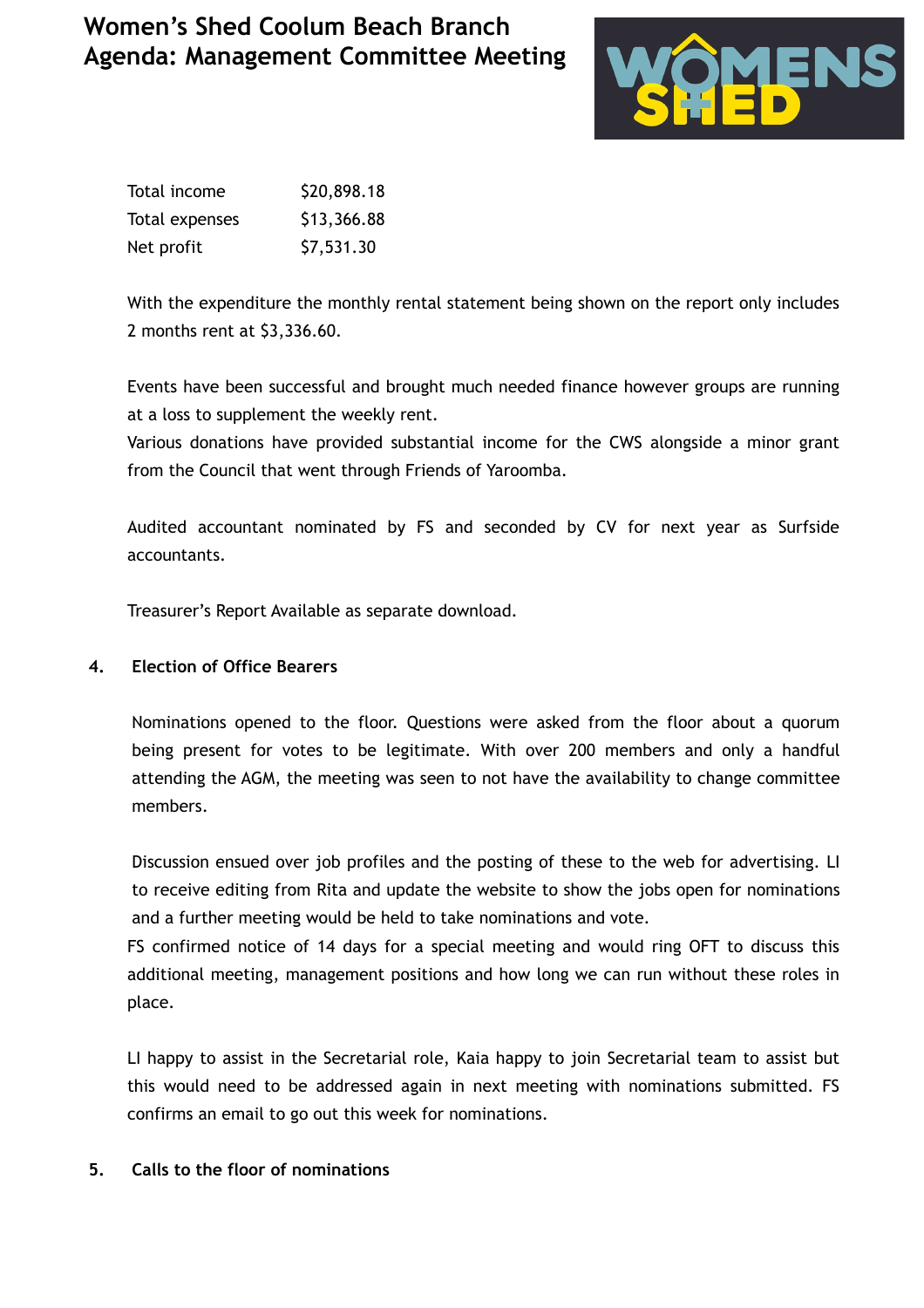

Nominations postponed for 2 weeks for second meeting to call further interest.

#### **6. General Business**

Rental - Discussion of rental of CWS space with JH

JH had calculated the rental for the space with:

- classes paying \$5 (average at present 18-20 people per week). Classes have dropped but we are doing pretty well on this.
- The second part had come from Groups who have been using the shed paying the entrance fee.
- The third part to contribute had been from the Founding members who have either completed payments in full or made monthly payments. Jess had called everyone specifically from the outset but not all have now followed up and committed their payment so we are short on the funds for the rent of the shed.

There has been a drop in numbers in groups attendance through the winter months so money is being lost there, possibly due to payments using the online system or Square. JH calculated that with classes dropping we are only getting \$150 (30 people) a week. Workshops are where people are generating more interest and by contrast when workshops are held, the space is full. NH has worked hard on getting the workshops planned and running and the results are clear.

How do we make this work? Liz felt that looking at fundraisers should be something that we are committing towards the rental instead of just events. The last event at North Shore raised over \$4000. Further discussion around options on how we can rent out the upstairs space.

## Attendance Concerns

JH feels that we should be getting more serious about how this space will work as a group and how committed we are in doing this. At a minimum we need 10 groups x 8 people however meditation has stopped, some yoga teachers have moved on with personal commitments taking them elsewhere. There is a need to get the energy and excitement back into the space with the workshops, and groups should happen naturally from that.

A comment from the floor mentions groups could be suffering as people like to know what they are making time for - macrame started with a plant holder class. People are now dropping in for a class that they think they will finish with something product to their time.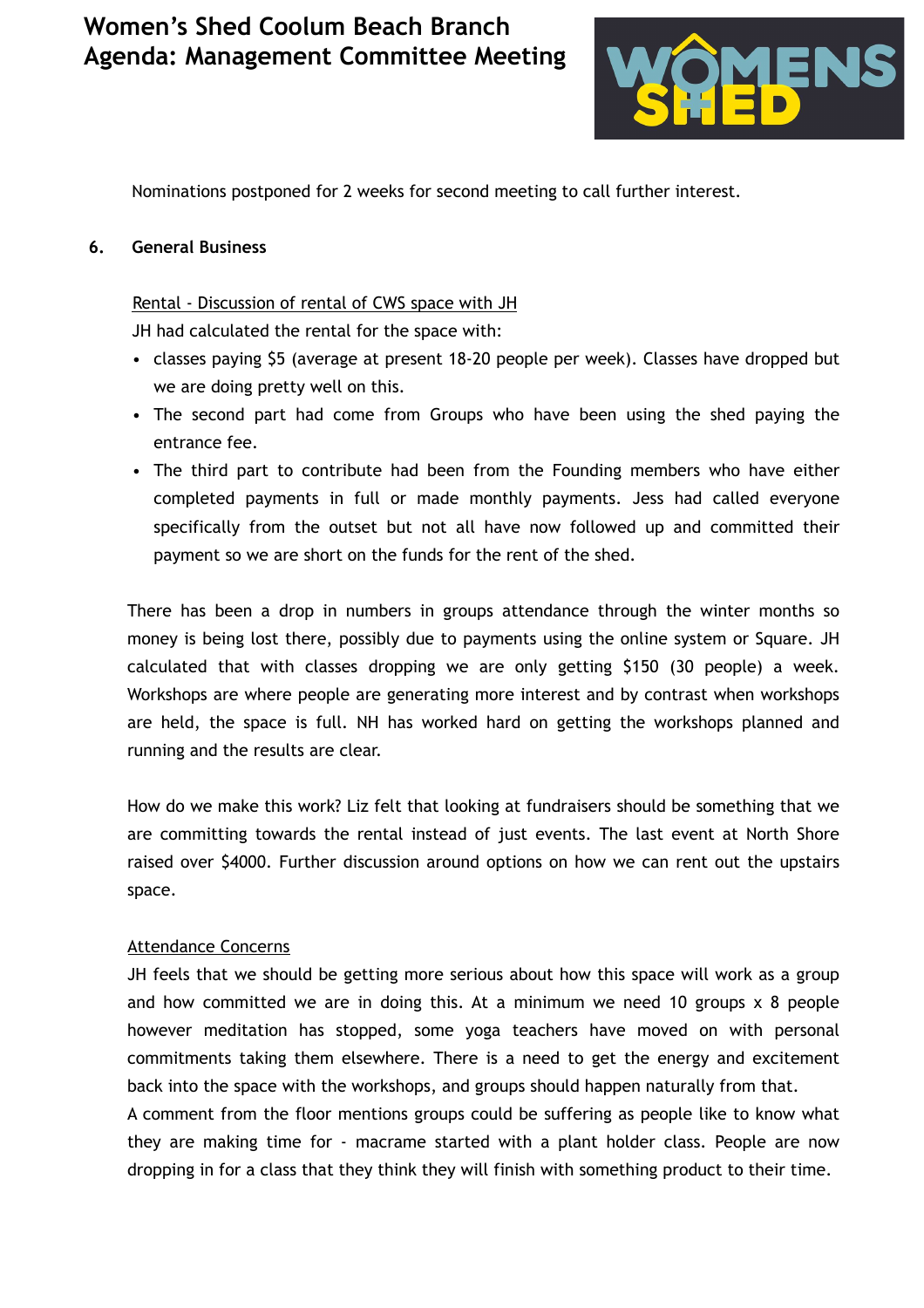

#### Classes and Workshops update:

NH discusses slump over last couple of months so not seen us getting the numbers required to pay rent. NH coordinating a system using a short form for facilitators for getting new classes and groups booked in. NH reviews for facilitator for good fit without management approval. We now have roster and an ugly google calendar but for the moment it works. Bookings background work between Nell and Kaia was explained where they work with a facilitator for everything to get approved and moved through quickly to have the classes working. New classes recently and coming up include:

Pilates 2 x new yoga classes Hip hop Walking group Art - classes hoping to start soon.

These processes are happening and the roster is in place so the structure is now there and working. For the 80 times that people walk through the door we have our rent.

If we have things on that people want to come to then we can guarantee attendance. It's not all doom and gloom because there is stuff coming through and in the pipeline that is exciting. Part of the process is ensuring we have the volunteers to be there to ensure that these programs work. Nell is very optimistic about the workshops as this is where it will start to flourish and positive this will knock on to upcoming groups and if we can replicate this across our other groups and programmes, this could start building well. Groups like cooking would remain as a class as it doesn't work well as a group.

FS reiterated that all positions need to be filled to really make this work and getting the volunteers to commit to the roles had been difficult. The recent round of attempts brought through a null result so it is difficult to see how we are to address new management members. The most passionate people supporting the CWS could actually be in the room now.

The money is in the workshops - CWS need to get these going once a month for continued interest. Difficulties have come up in ensuring commitment to the workshop classes and payment. A recent basketweaving workshop the facilitator expected 14 to attend but only 7 turned up so this needs to be addressed in how people need to pay upfront to be committed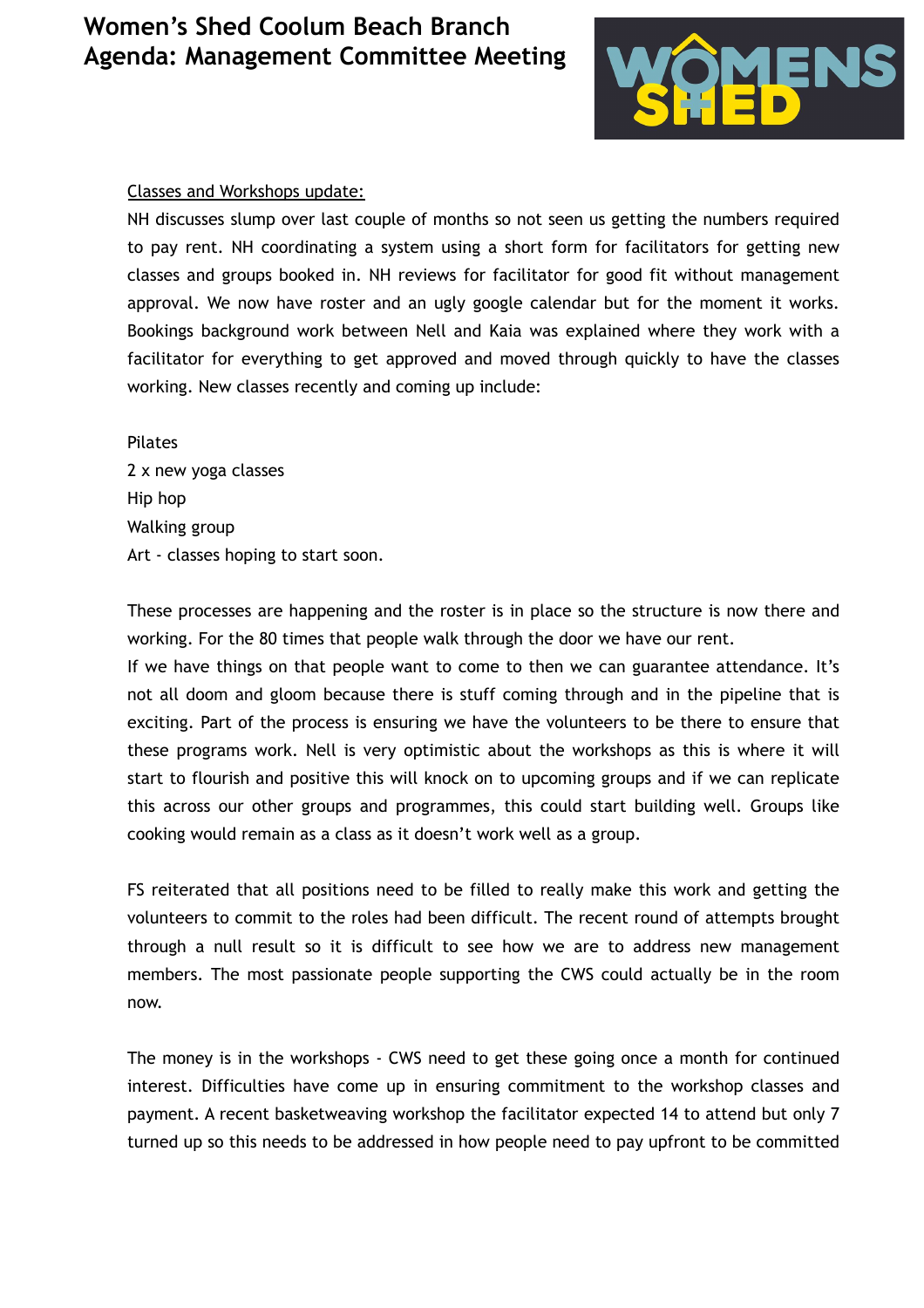

to the class. If they choose not to attend then we have still received payment for our facilitators.

### Alternative Location

CV has been working with someone who could give us a workshop for free. Frank (owns warehouse just up the road and is a lawyer) has 3 other warehouses in this area that could assist in relieving us of the rental burden that we have. If we didn't have to commit the \$400 a month it would free us up so much to allow the CWS to evolve in our workshops and classes being provided to the women of the Sunshine Coast. Discussion over free or payment of nominal fee of \$50 to ensure that we can have this space agreed. CV asked to pursue this with Frank and discuss this further with our current landlord to see where can leave our current contract.

## 7. **Confirm date of next meeting: 5:30pm, 2nd September 2019 - AGM Vote**

Meeting closed at 7pm.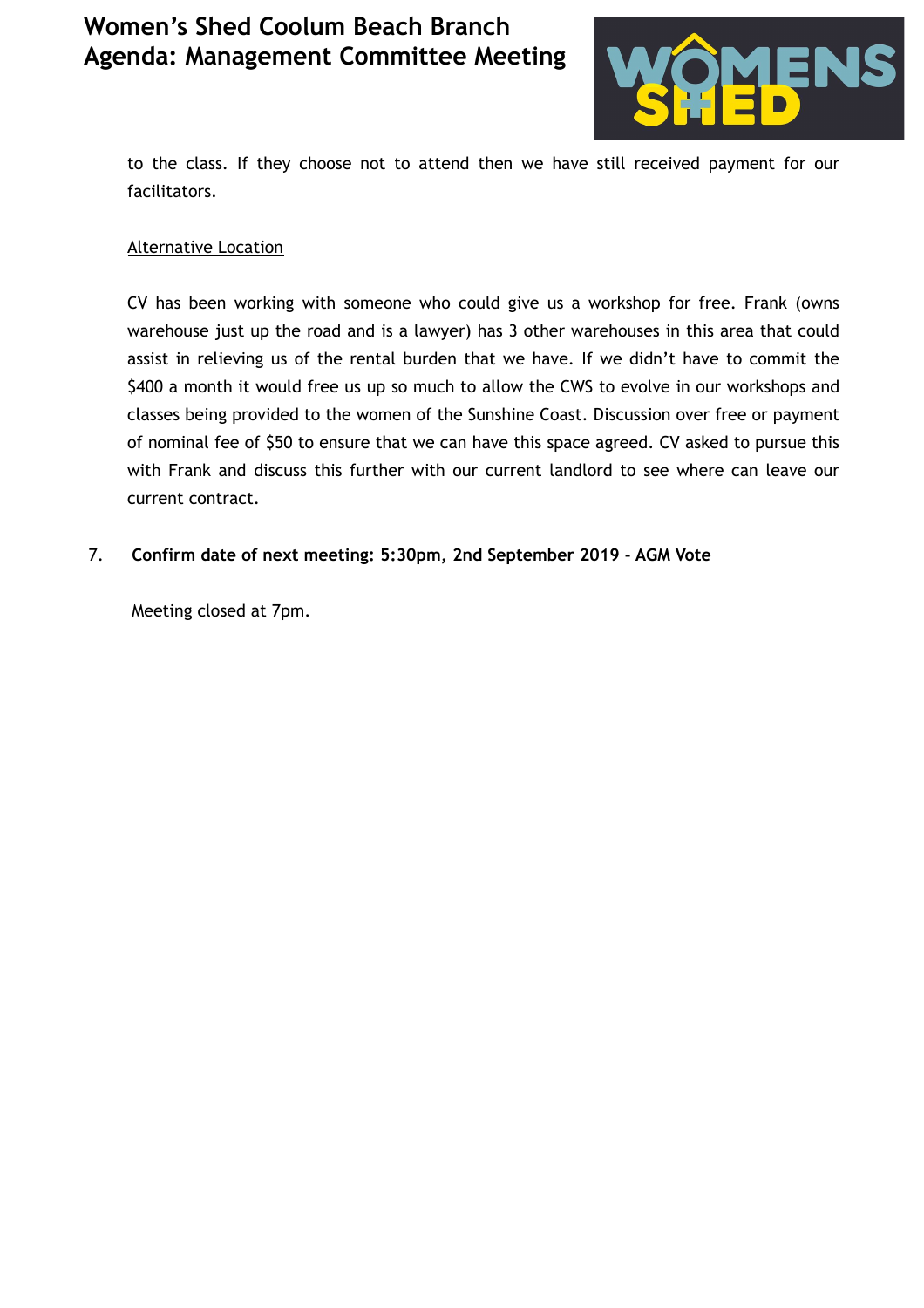

Attendees: Nell Harvey Cee Vanderaa Danie Lomas Monita Griffiths Jan McClymont Fiona Sykes Catherine Meara Simone Michelle Jane Darling Kaia Prosser Liz Jamieson

Apologies: Cathy Duncan

#### **Meeting:** 5:30pm, 2nd September 2019 - AGM Additional Voting Meeting

#### Lease and rental

Further discussion continued over lease and rental to update from previous meeting. It had been decided to contact the current landlord with the intent to leave the premises in October when current funds available would be complete. Landlord has requested CWS to locate a new tenant. If we are successful in leasing we should check for return of body corporate fees as overpayment.

#### Direction for CWS

NH confirms interest in taking on role of president.

NH discussed the CWS going back a step and getting processes in place and the fundamentals together - will keep working on bookings etc to keep it together and encourage continued participation. Confirmed that should the CWS end up with a situation with the finances depleted the CWS will cease trading as the CWS will be financially liable. NH hopes that this won't be the case and that going forward we work together and give ourselves more space to achieve a positive outcome so that we can avoid insolvency and our liability to it. The strategy is to farm out little jobs to assist those who are working the